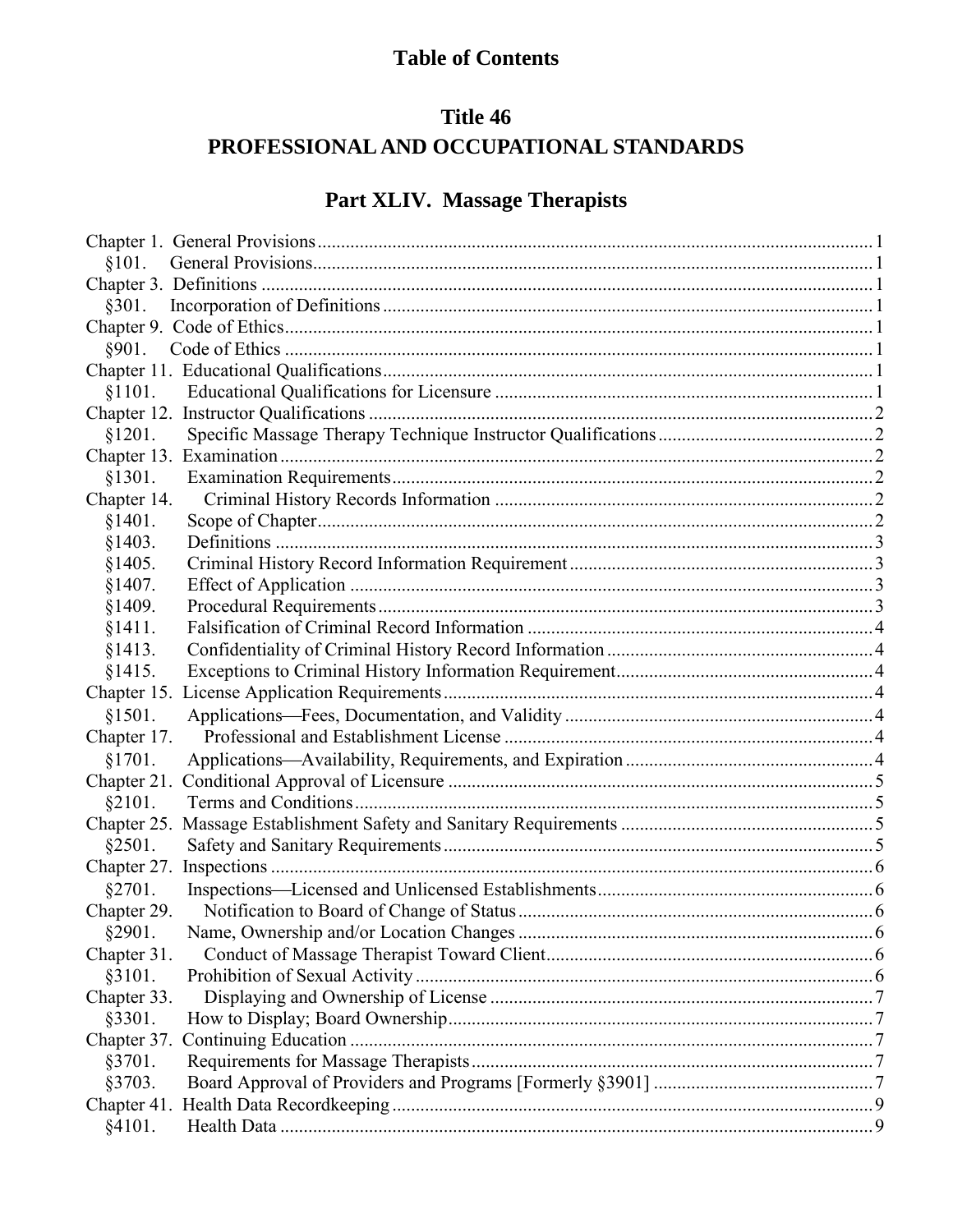### Table of Contents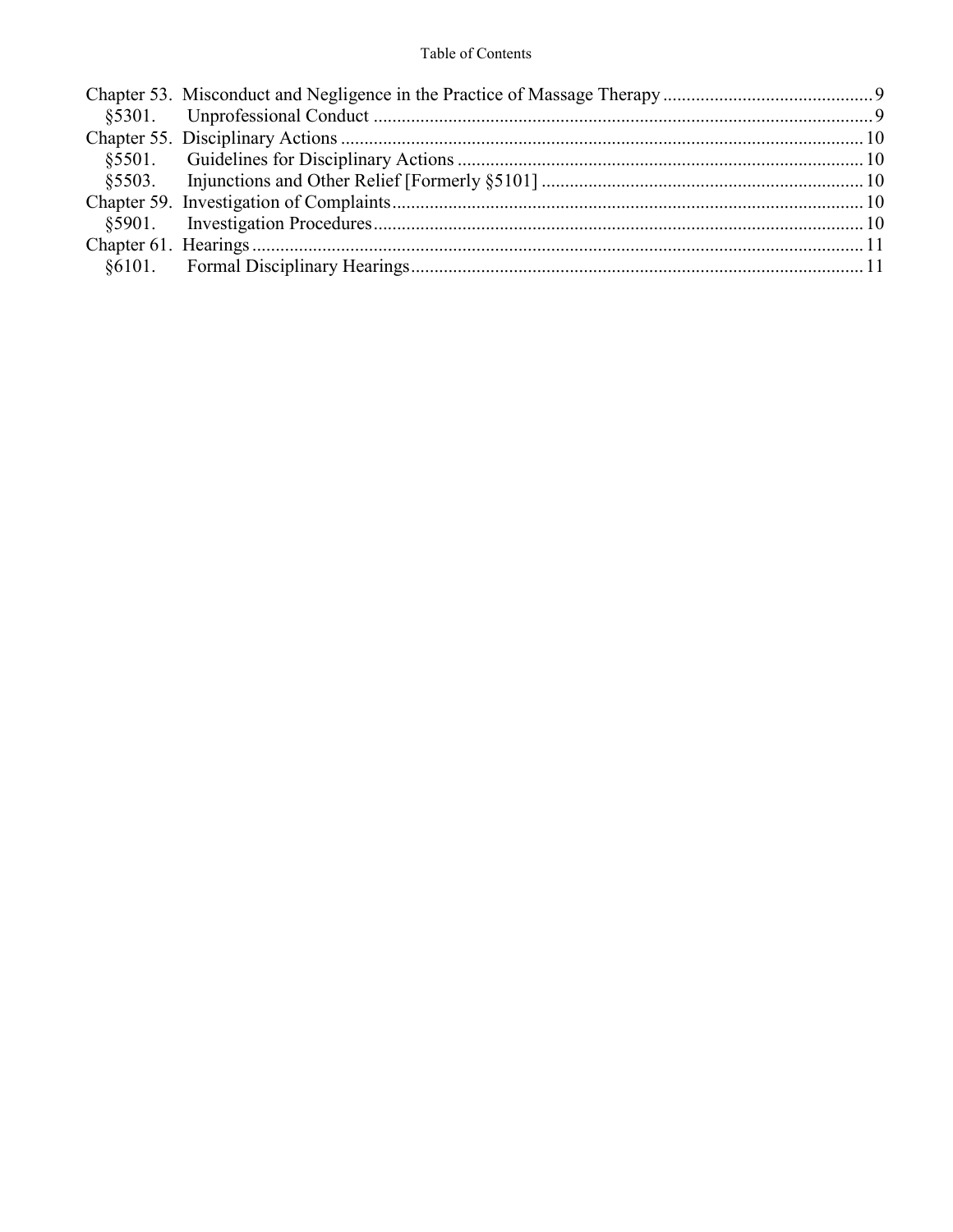### **Title 46**

## **PROFESSIONAL AND OCCUPATIONAL STANDARDS**

### **Part XLIV. Massage Therapists**

### <span id="page-2-0"></span>**Chapter 1. General Provisions**

#### <span id="page-2-2"></span><span id="page-2-1"></span>**§101. General Provisions**

A. Under the authority of R.S. 37:3551 et seq., the State Board of Massage Therapy is adopting the following rules and regulations.

AUTHORITY NOTE: Promulgated in accordance with R.S. 37:3551 et seq.

HISTORICAL NOTE: Promulgated by the Department of Health and Hospitals, Board of Massage Therapists, LR 20:1002 (September 1994), repromulgated LR 20:1111 (October 1994), amended LR 32:1230 (July 2006).

### **Chapter 3. Definitions**

#### <span id="page-2-4"></span><span id="page-2-3"></span>**§301. Incorporation of Definitions**

A. The definitions set forth in R.S. 37:3551 et seq., and R.S. 49:951 et seq., are incorporated herein by reference.

AUTHORITY NOTE: Promulgated in accordance with R.S. 37:3551 et seq., R.S. 37:3555 et seq., and R.S. 49:951 et seq.

HISTORICAL NOTE: Promulgated by the Department of Health and Hospitals, Board of Massage Therapy, LR 20:1002 (September 1994), repromulgated LR 20:1111 (October 1994), amended LR 32:1230 (July 2006), LR 39:1767 (July 2013).

### **Chapter 9. Code of Ethics**

#### <span id="page-2-6"></span><span id="page-2-5"></span>**§901. Code of Ethics**

A. A massage therapist shall:

1. represent their qualifications honestly, including education and professional affiliations, and provide only those services which they are qualified to perform;

2. accurately inform clients, other health care practitioners, and the public of the scope and limitations of their discipline;

3. acknowledge the limitations of and contraindications for massage and bodywork and refer clients to appropriate health professionals;

4. provide therapy only where there is reasonable expectation that it will be advantageous to the client;

5. consistently maintain and improve professional knowledge and competence, striving for professional excellence through regular assessment of personal and professional strengths and weaknesses and through continued education training;

6. conduct their business and professional activities with honesty and integrity, and respect the inherent worth of all persons;

7. not unjustly discriminate against clients or other ethical health professionals;

8. safeguard the confidentiality of all client information, unless disclosure is required by law, court order, or absolutely necessary for the protection of the public;

9. respect the client's right to therapy with informed and voluntary consent;

10. respect the client's right to refuse, modify, or terminate therapy regardless of prior consent given;

11. exercise the right to refuse to treat any person or part of the body for just and reasonable cause;

12. refrain, under all circumstances, from initiating or engaging in any romantic or sexual conduct, sexual activities, or sexual behavior involving a client, even if the client attempts to pursue a sexual relationship;

13. respect the client's boundaries with regard to privacy, disclosure, exposure, emotional expression, beliefs, and the client's reasonable expectations of professional behavior. Practitioners will respect the client's autonomy.

B. Every person licensed as a massage therapist shall subscribe to and practice by the code of ethics established by the board.

AUTHORITY NOTE: Promulgated in accordance with R.S. 37: 3551 et seq., and R.S. 37:3555 et seq.

HISTORICAL NOTE: Promulgated by the Department of Health and Hospitals, Board of Massage Therapy, LR 20:1002 (September 1994), repromulgated LR 20:1111 (October 1994), amended LR 32:1230 (July 2006), LR 39:1768 (July 2013).

## **Chapter 11. Educational Qualifications**

#### <span id="page-2-8"></span><span id="page-2-7"></span>**§1101. Educational Qualifications for Licensure**

A. A person desiring to be licensed as a massage therapist must be able to read, write, speak and understand English and shall provide evidence to the board of compliance with the requirements set forth in §1301 of this Part.

B. The person shall also provide evidence of having satisfactorily completed massage therapy studies in a minimum of 500 in-class hours or the equivalent number of credit hours as set forth or required by federal regulations of a supervised course of instruction. The course of instruction must be provided by any proprietary school licensed by the Board of Regents, or appropriate governing body of any state and approved by the Board of Massage Therapy, or a supervised massage therapy course of study offered by a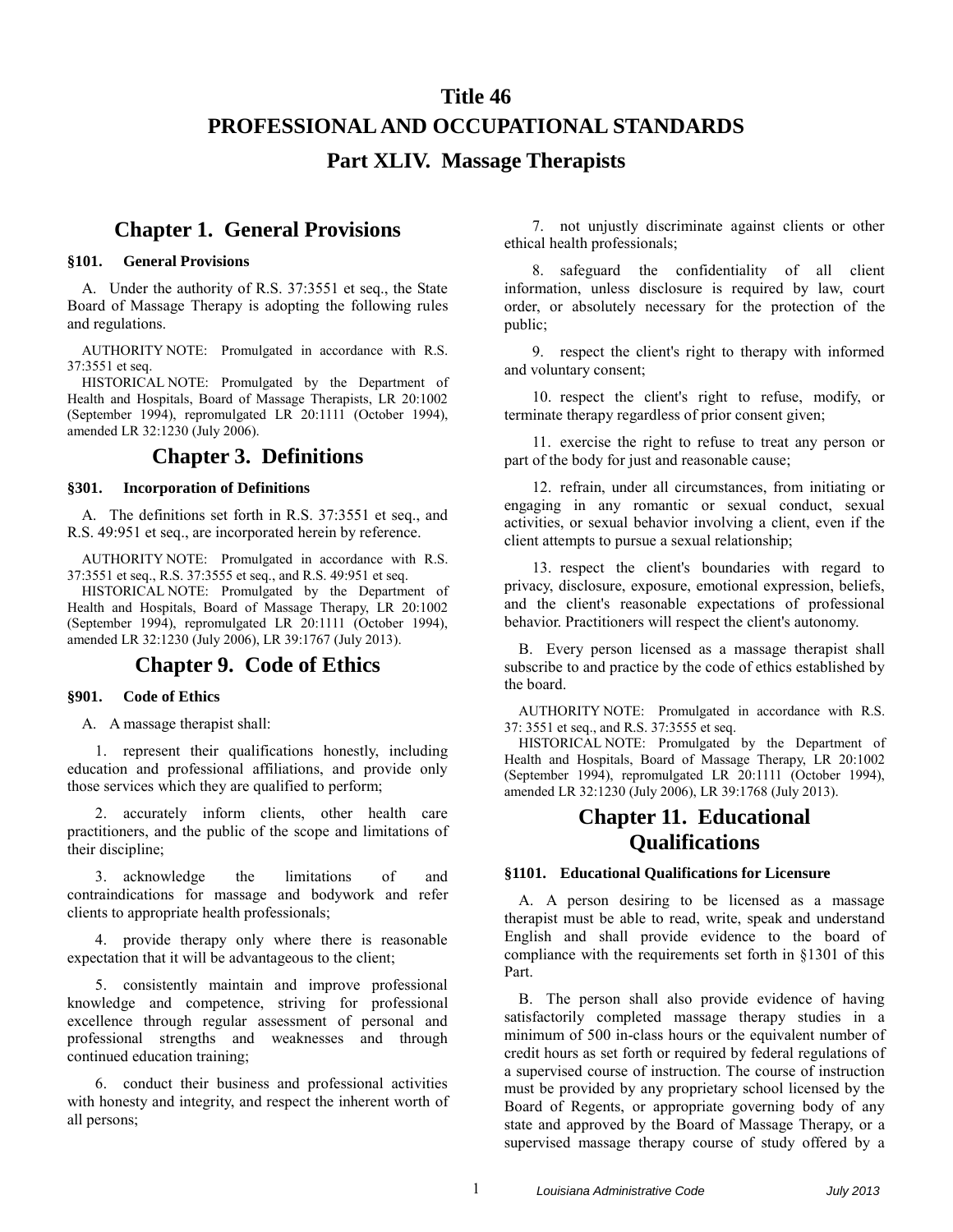public entity, community college or technical school regulated by the state of Louisiana that meets the education requirements of this Chapter. In order for an out-of-state course of instruction to be considered acceptable as part of the licensure requirements for the state of Louisiana, the school providing the course of study must be licensed or approved by the state where the school is located at the time the application is submitted or the person must provide written verification from that state that the school was duly licensed or approved at the time the course was taken. The minimum 500 in-class hours shall consist of 325 hours dedicated to the study of massage therapy techniques and clinical practicum-related modalities, 125 hours dedicated to the study of anatomy and physiology, and 50 hours of discretionary related course work including, but not limited to, hydrotherapy, business practices and professional ethics, health and hygiene, and cardiopulmonary resuscitation (CPR) and first aid. If the applicant is submitting an educational transcript from any Louisiana or out-of-state school and the transcript does not allow a determination of in-class or clock hours, the school must submit information necessary to convert credit hours shown on the transcript into class hours to demonstrate that the applicant has met the educational requirements of 500 in-class hours. It is the applicant's responsibility to obtain the necessary information to demonstrate compliance with the educational requirements. An individual with military training and experience will be considered to have completed the educational requirements for this Section when the service member has been awarded a military occupational specialty and performance in that specialty is at a level equal to or exceeding the requirements of this Section.

C. In order to satisfactorily complete course requirements to be eligible for licensure, massage school students must have graduated from the school with passing grades and must have attended at least 90 percent of class hours in each subject matter offered in the supervised course of instruction, as reflected by attendance records taken at the beginning of each class meeting. The Board of Massage Therapy's inspector is authorized to review attendance and course records and to conduct monitoring as spot-site visits, either directly or through a duly authorized designee, to determine whether scheduled classes are being held and whether all students recorded as present are present for the entire class period. If documentation, satisfactory to the Board of Massage Therapy, of student attendance is not maintained by a massage therapy school or if the documentation includes classes that were not held or shows students as present who were not present for the full class period, the Board of Massage Therapy may deny eligibility for state licensure to graduates who attended the school during the period that attendance was not adequately or correctly documented.

AUTHORITY NOTE: Promulgated in accordance with R.S. 37:3551 et seq., and R.S. 37:3555 et seq.

HISTORICAL NOTE: Promulgated by the Department of Health and Hospitals, Board of Massage Therapy, LR 20:1002 (September 1994), repromulgated LR 20:1111 (October 1994), amended LR 32:1231 (July 2006), LR 39:1768 (July 2013).

## <span id="page-3-0"></span>**Chapter 12. Instructor Qualifications**

#### <span id="page-3-1"></span>**§1201. Specific Massage Therapy Technique Instructor Qualifications**

A. A person desiring to be approved as a massage therapy instructor of a specific massage therapy technique, clinical practicum-related modality, anatomy, or physiology shall, upon request, submit evidence satisfactory to the Board of Massage Therapy that the applicant has complied with the instructor qualifications as set by the Board of Regents.

AUTHORITY NOTE: Promulgated in accordance with R.S. 37:3555 et seq.

HISTORICAL NOTE: Promulgated by the Department of Health and Hospitals, Board of Massage Therapy, LR 32:1231 (July 2006), amended LR 39:1768 (July 2013).

## **Chapter 13. Examination**

### <span id="page-3-3"></span><span id="page-3-2"></span>**§1301. Examination Requirements**

A. Persons seeking a license must first pass a national examination that is:

1. approved and/or accredited by the National Commission for Certifying Agencies, an accrediting arm of the National Organization for Competency Assurance and approved by the board; or

2. approved and administered by the Federation of State Massage Therapy Boards including, specifically, the massage and bodywork licensing examination (MBLEx); and

3. taken and passed within two years from the date the license application is filed.

B. As provided in R.S. 37:3556(B), a person who holds a valid, current, and unexpired license or registration to engage in the practice of massage therapy in another state, territory, commonwealth, or the District of Columbia that has and maintains standards and requirements of practice and licensure or registration that substantially conform to the requirements in force in Louisiana, as determined by the board, may be exempt from the national test requirements of this Section and the educational requirements of §1101.B of this Part.

AUTHORITY NOTE: Promulgated in accordance with R.S. 37:3551 et seq., R.S. 37:3555 et seq., and R.S. 37:3556(B).

HISTORICAL NOTE: Promulgated by the Department of Health and Hospitals, Board of Massage Therapy, LR 20:1002 (September 1994), repromulgated LR 20:1111 (October 1994), amended LR 32:1232 (July 2006), LR 39:1769 (July 2013).

## <span id="page-3-4"></span>**Chapter 14. Criminal History Records Information**

### <span id="page-3-5"></span>**§1401. Scope of Chapter**

A. The rules of this Chapter govern the collection and use of criminal history records information in connection with applications for an initial license or reinstatement of a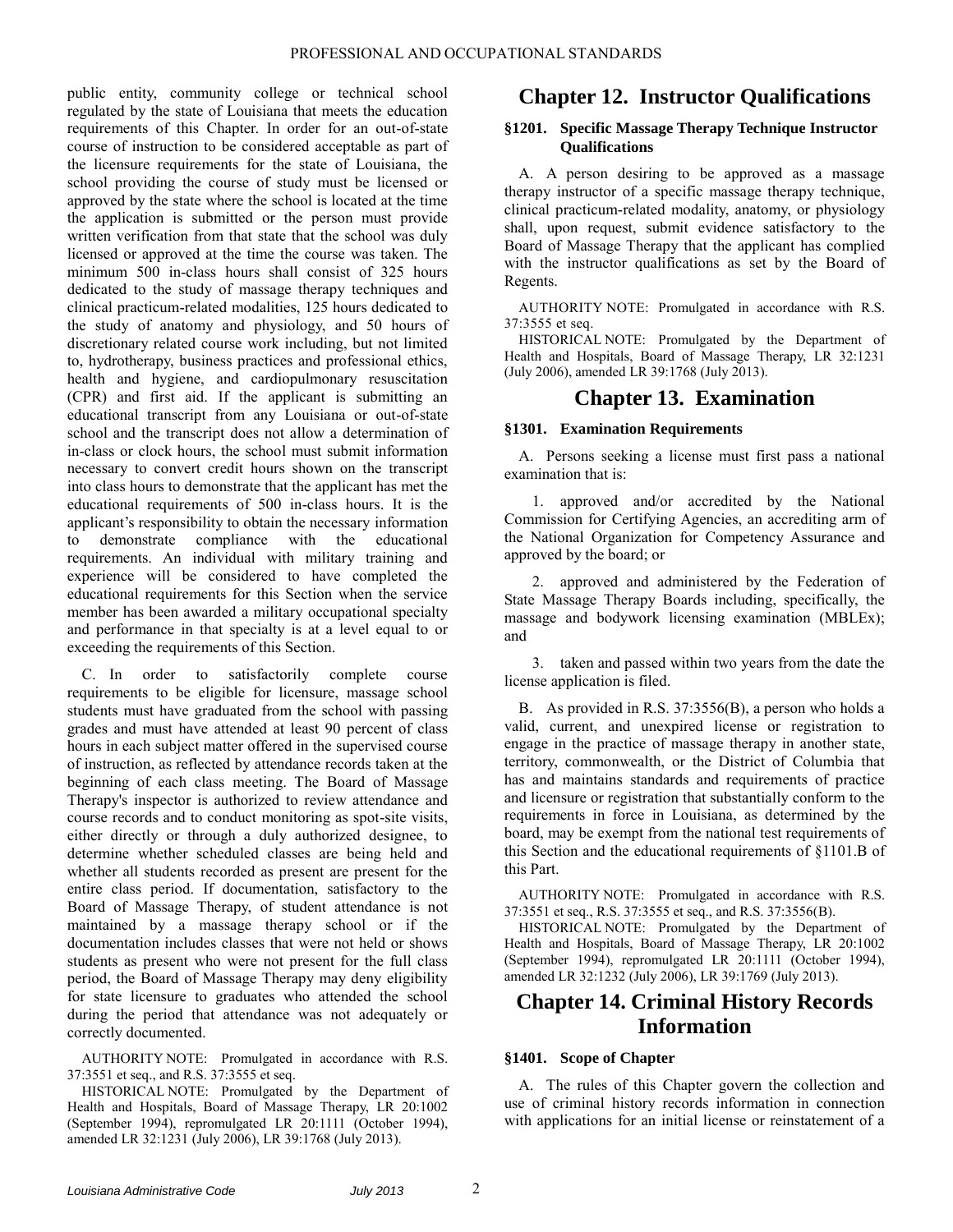license of a massage therapist in conformity with R.S. 37:3556.

AUTHORITY NOTE: Promulgated in accordance with R.S. 37:3555 et seq., and R.S. 37:3556.

HISTORICAL NOTE: Promulgated by the Department of Health and Hospitals, Board of Massage Therapy, LR 39:1769 (July 2013).

#### <span id="page-4-0"></span>**§1403. Definitions**

A. As used in this Chapter, the following terms shall have the meanings specified.

*Applicant*―an individual who has made application to the board for the issuance or reinstatement of any license, permit, certificate, or registration which the board is authorized by law to issue.

*Board*―the Louisiana Board of Massage Therapy.

*Bureau*―the Louisiana Bureau of Criminal Identification and Information of the Office of State Police within the Department of Public Safety and Corrections or a similarly recognized police agency outside of Louisiana.

#### *Criminal History Record Information*―

a. information collected by the bureau or the Federal Bureau of Investigation of the United States Department of Justice or an individual consisting of detentions, indictments, bills of information, or any formal criminal charges and any disposition arising therefrom including sentencing, criminal correctional supervision and release;

b. does not include information collected for intelligence or investigatory purposes nor does it include any identification information which does not indicate involvement of the individual in the criminal justice system.

*FBI*―the Federal Bureau of Investigation of the United States Department of Justice.

*License* or *Licensure*―any *license*, permit, certification, or registration which the board is authorized by law to issue.

AUTHORITY NOTE: Promulgated in accordance with R.S. 37:3555 et seq.

HISTORICAL NOTE: Promulgated by the Department of Health and Hospitals, Board of Massage Therapy, LR 39:1769 (July 2013).

#### <span id="page-4-1"></span>**§1405. Criminal History Record Information Requirement**

A. As a condition for eligibility for the issuance of an initial license or the reinstatement of any license, an applicant must submit, along with the application, a criminal history record which has been obtained from the bureau or the FBI and has a certification date that is not more than six months prior to date of the license application.

B. The application of an applicant who fails to comply with the requirements set forth in Subsection A of this Section shall be deemed incomplete and shall not be considered by the board unless and until such requirements have been satisfied.

AUTHORITY NOTE: Promulgated in accordance with R.S. 37:3555 et seq.

HISTORICAL NOTE: Promulgated by the Department of Health and Hospitals, Board of Massage Therapy, LR 39:1769 (July 2013).

#### <span id="page-4-2"></span>**§1407. Effect of Application**

A. The submission of an application for licensure to the board along with the criminal history information shall constitute and operate as a consent by the applicant for disclosure and release of such information and as a waiver by the applicant of any privilege or right of confidentiality which the applicant would otherwise possess with respect thereto subject to the limitations as set forth in §1413 of this Chapter.

B. The submission of an application for licensure along with the criminal history information to the board shall constitute and operate as an acknowledgement and authorization by the applicant for the board's utilization of criminal history record information to determine his or her suitability and eligibility for licensure, and whether just cause exists for the board to refuse to issue, suspend, revoke, or impose probationary or other terms, conditions, or restrictions on any license held or applied for by an applicant in the state of Louisiana for violation of any of the causes specified by R.S. 37:3563 and the board's rules respecting any such massage therapist as set forth in LAC 46:XLIV.

AUTHORITY NOTE: Promulgated in accordance with R.S. 37:3555 et seq., and R.S. 37:3563.

HISTORICAL NOTE: Promulgated by the Department of Health and Hospitals, Board of Massage Therapy, LR 39:1769 (July 2013).

#### <span id="page-4-3"></span>**§1409. Procedural Requirements**

A. In conformity with the substantive requirements of §1405 of this Chapter, an application for licensure, whether initial or reinstatement to the board, shall be accompanied by each of the following:

1. a complete criminal history record which has been obtained from the bureau or the FBI and certified by those agencies. The background history must be dated within six months of the application and must cover at least the preceding five-year period of time.

a. An applicant who has resided in Louisiana for more than five years immediately, prior to filing the license application, shall only be required to submit a criminal history record obtained from the bureau.

b. An applicant who has not resided in Louisiana for the five-year period immediately prior to filing the license application must submit either a criminal history record from Louisiana and/or any state or states in which the applicant was previously domiciled which would cover a minimum of a five-year period within six months of the application date or a criminal history record obtained from the FBI.

B. An applicant shall be responsible for the payment of all fees which may be assessed by any state or federal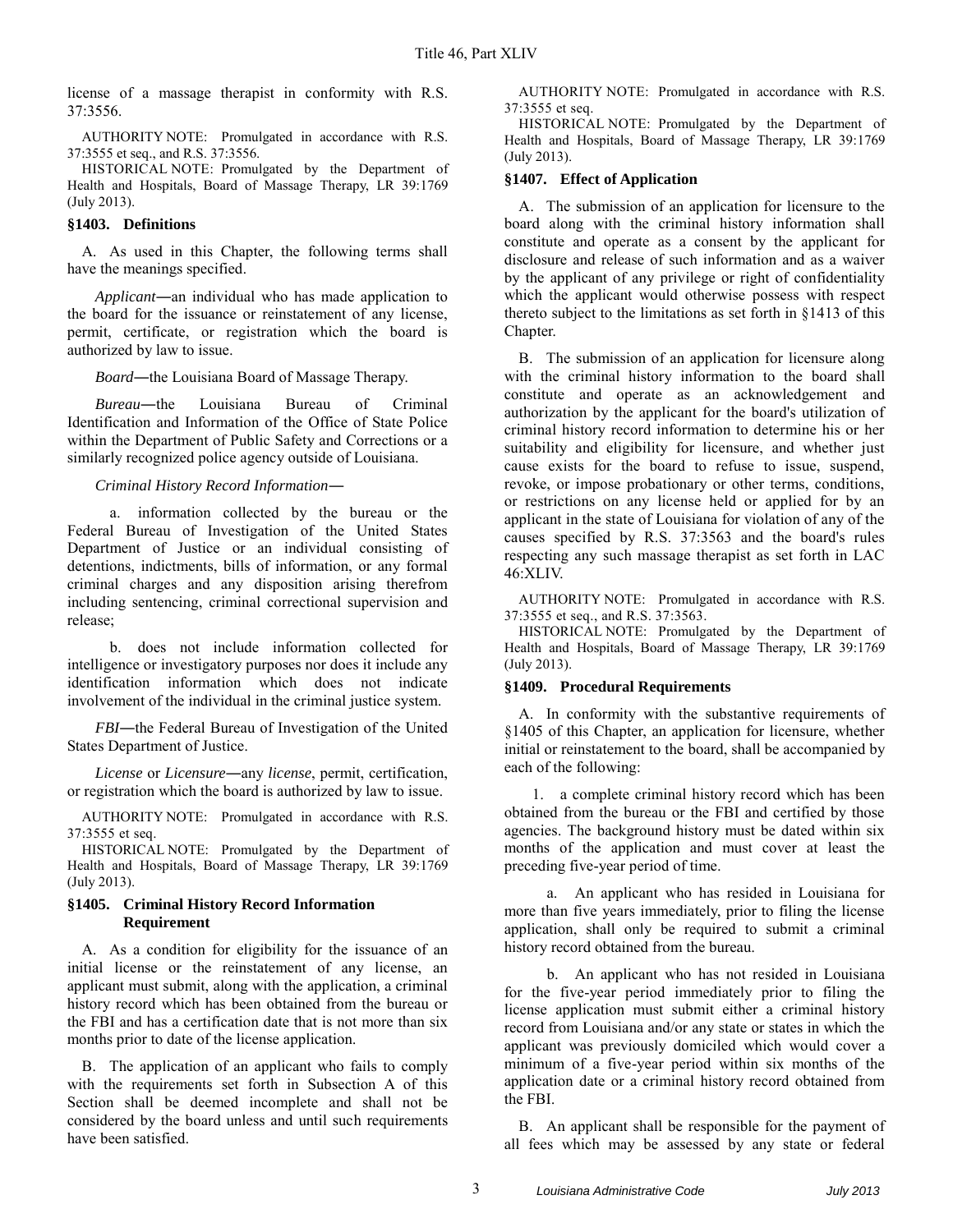agency including, but not limited to, the bureau and the FBI, which may be incurred in requesting and obtaining criminal history record information which is submitted with the application.

AUTHORITY NOTE: Promulgated in accordance with R.S. 37:3555 et seq.

HISTORICAL NOTE: Promulgated by the Department of Health and Hospitals, Board of Massage Therapy, LR 39:1769 (July 2013).

#### <span id="page-5-0"></span>**§1411. Falsification of Criminal Record Information**

A. An applicant who denies the existence or extent of criminal history record information on an application, which is discovered by information, records, or documentation provided by the bureau, FBI, or any other state, national, or foreign jurisdiction shall, in addition to the potential disqualification of licensure for any of the causes specified in §1407.B of this Chapter, be deemed to have provided false, misleading, or deceptive information, or false sworn information on an application for licensure, and to have engaged in unprofessional conduct, providing additional cause for the board to suspend or revoke, refuse to issue, or impose probationary or other restrictions on any license held or applied for by an applicant in the state of Louisiana culpable of such violation, pursuant to R.S. 37:3563 and 3565.

AUTHORITY NOTE: Promulgated in accordance with R.S. 37:3551 et seq., R.S. 37:3555 et seq., R.S. 37:3556, R.S. 37:3563, and R.S. 37:3565.

HISTORICAL NOTE: Promulgated by the Department of Health and Hospitals, Board of Massage Therapy, LR 39:1770 (July 2013).

#### <span id="page-5-1"></span>**§1413. Confidentiality of Criminal History Record Information**

A. Criminal history record information obtained by the board pursuant to R.S. 37:3556 and the rules of this Chapter, which is not already a matter of public record or to which the privilege of confidentiality has not otherwise been waived or abandoned, shall be deemed nonpublic and confidential information, restricted to and utilized exclusively by the board, its officers, members, investigators, employees, agents, and attorneys in evaluating the applicant's eligibility or disqualification for licensure. Criminal history record information shall not, except with the written consent of the applicant or by the order of a court of competent jurisdiction, be released or otherwise disclosed by the board to any other person or agency provided, however, that any such information or documents which are admitted into evidence and made part of the administrative record in any adjudicatory proceeding before the board shall become public records upon the filing of a petition for judicial review of the board's final decision therein.

AUTHORITY NOTE: Promulgated in accordance with R.S. 37:3555 et seq., and R.S. 37:3556.

HISTORICAL NOTE: Promulgated by the Department of Health and Hospitals, Board of Massage Therapy, LR 39:1770 (July 2013).

#### <span id="page-5-2"></span>**§1415. Exceptions to Criminal History Information Requirement**

A. The criminal history record information requirements prescribed by §§1401-1413 of this Chapter may be waived in such instances as the board, in its discretion, may deem necessary or appropriate.

AUTHORITY NOTE: Promulgated in accordance with R.S. 37:3555 et seq.

HISTORICAL NOTE: Promulgated by the Department of Health and Hospitals, Board of Massage Therapy, LR 39:1770 (July 2013).

### <span id="page-5-3"></span>**Chapter 15. License Application Requirements**

#### <span id="page-5-4"></span>**§1501. ApplicationsFees, Documentation, and Validity**

A. Applications for Licensure. An applicant for licensure must submit a completed application that meets the requirements of R.S. 37:3556 along with payment of the fee required by R.S. 37:3562. The application must include:

1. proof satisfactory to the board that the applicant has satisfied the requirements for licensure;

2. an official transcript from the massage therapy school showing completion of the course of instruction.

B. A license application shall be considered valid and pending for a period not to exceed 45 days. After 45 days, the license application will be considered expired and a new application will be required to proceed with the application process.

AUTHORITY NOTE: Promulgated in accordance with R.S. 37:3555 et seq., R.S. 37:3556, and R.S. 37:3562.

HISTORICAL NOTE: Promulgated by the Department of Health and Hospitals, Board of Massage Therapy, LR 20:1002 (September 1994), repromulgated LR 20:1111 (October 1994), amended LR 32:1232 (July 2006), LR 39:1770 (July 2013).

## **Chapter 17. Professional and Establishment License**

#### <span id="page-5-6"></span><span id="page-5-5"></span>**§1701. ApplicationsAvailability, Requirements, and Expiration**

A. All professional and establishment license applications are available on the board's website.

B. All professional and establishment licenses issued by the board shall expire on March 31 of each year. In order to avoid a late fee, renewal applications must be postmarked, have an e-mail acknowledgment of receipt, or other proof of delivery prior to the expiration date. The board shall have the authority to prorate the license renewal fees during any transitional period that may result from a change in expiration dates.

C. With the exception of first-year professional licensees, a minimum of 12 hours of continuing education units must be completed and submitted to the board in order to be eligible to renew the professional license. The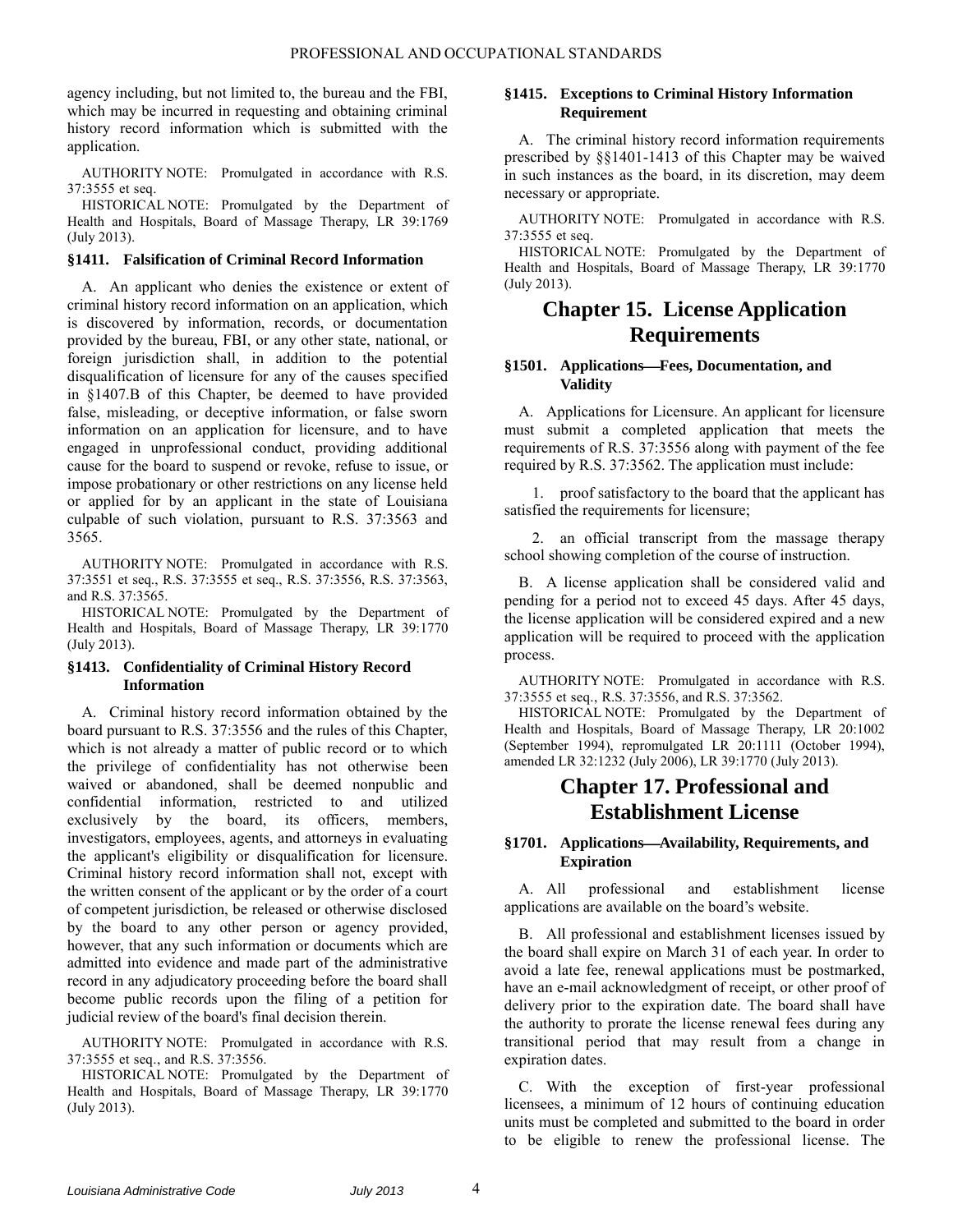educational units must be from an approved program and taught by a provider registered with the board. All continuing education units will be verified by the continuing education provider.

D. Incomplete renewal applications will be returned to the licensee and may be subject to late fees as provided for in R.S. 37:3562.

E. Inactive Status

1. Those who wish to temporarily cease their activities as a massage therapist may place their license on inactive status for a period not to exceed five years by paying the inactive status fee which shall be a one-time per-application fee of not more than 60 percent of the annual license renewal fee as provided for in R.S. 37:3562 and submitting a boardprovided affidavit/form. No license shall be issued to a massage therapist on inactive status. To revert to active status, the massage therapist shall submit to the board the following:

a.i. a board-provided affidavit/form requesting return to active status;

ii. payment of the current license renewal fee as provided in R.S. 37:3562;

iii. evidence of having completed a minimum of 24 hours of continuing education units within two years of the date that the application for reinstatement is filed;

b. after five years on inactive status, the license shall be considered to be a lapsed license. In order to take inactive status, the application affidavit/form must be filed within six months from the date that the person last had an active license. The commencement of the period of inactive status shall be retroactive to the date on which the person last had an active license. After the license has been expired for more than six months, the therapist will not be eligible to take inactive status unless the license has been first renewed to active status.

F. Lapsed Status. As provided in R.S. 37:3552, any license that is not renewed for a period in excess of two years from the date of its last expiration and is not on inactive status shall be considered to have become a lapsed license. Once a license has lapsed, the former holder of such license who desires to obtain a new license will be considered as a new applicant and must comply with all of the provisions of R.S. 37:3556 in order to obtain a license.

AUTHORITY NOTE: Promulgated in accordance with R.S. 37:3555 et seq., 3552, 3556, 3559, 3561, and 3562.

HISTORICAL NOTE: Promulgated by the Department of Health and Hospitals, Board of Massage Therapy, LR 20:1002 (September 1994), repromulgated LR 20:1111 (October 1994), amended LR 32:1233 (July 2006), LR 39:1770 (July 2013).

## <span id="page-6-0"></span>**Chapter 21. Conditional Approval of Licensure**

#### <span id="page-6-1"></span>**§2101. Terms and Conditions**

A. Based upon probable cause, the board may require that the applicant agree to such terms and conditions as the board deems necessary to protect the public health and safety.

B. The terms and conditions the board may impose under this rule are:

1. before receiving a license, the applicant must appear before the board to respond to questions regarding the application;

2. when convicted of a crime, the applicant must submit copies of all available court documents (including a certified copy of the judgment, indictment or information and related documents, including police and probation reports). For purposes of these rules, a plea of "nolo contendere" to a crime constitutes a conviction of that crime;

3. the applicant must authorize the board to receive and review all records of the applicant's medical, psychiatric, or psychological treatments;

4. the applicant must submit to mental and physical examination by a board approved physician or psychologist;

5. in the event the board grants the applicant a license, the applicant must agree to limit the scope of his practice in such manner as the board may determine necessary to protect the public health and safety;

6. the applicant must agree to receive alcohol, drug abuse, or psychological counseling;

7. the license to practice massage therapy may be issued subject to probation of up to one year in duration;

8. the applicant's practice of massage therapy must be under the supervision of a board approved licensed massage therapist who may be required to make periodic reports to the board regarding the applicant's competence to practice massage therapy; and

9. such other terms and conditions reasonably designed to protect the public health and safety.

AUTHORITY NOTE: Promulgated in accordance with R.S. 37:3551 et seq.

HISTORICAL NOTE: Promulgated by the Department of Health and Hospitals, Board of Massage Therapy, LR 20:1002 (September 1994), repromulgated LR 20:1111 (October 1994), amended LR 32:1233 (July 2006).

## <span id="page-6-2"></span>**Chapter 25. Massage Establishment Safety and Sanitary Requirements**

#### <span id="page-6-3"></span>**§2501. Safety and Sanitary Requirements**

A. Sanitary Requirements. Each massage establishment shall be maintained and operated in a safe and sanitary manner. Massage establishments shall adhere to local regulations as provided for in R.S. 37:3567. Each massage establishment shall:

1. maintain all equipment used to perform massage services on the premises in a safe and sanitary condition;

2. launder, before reuse, all materials furnished for the personal use of the customer, such as towels and linens;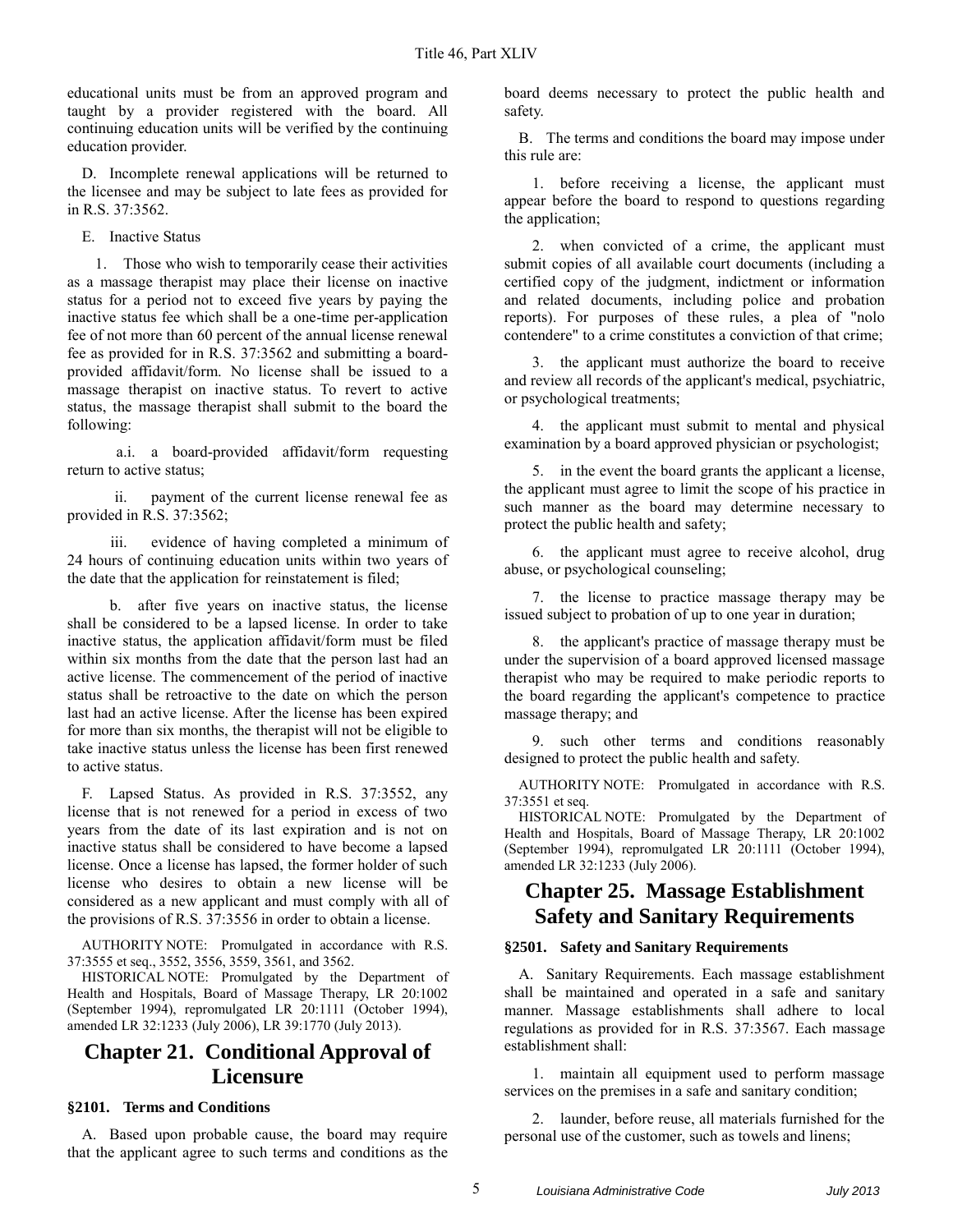3. provide adequate toilet and lavatory facilities. To be adequate, such facilities:

a. shall have at least one toilet and one sink with running water;

b. shall be equipped with toilet tissue, soap dispenser with soap or other hand cleaning materials, sanitary towels or other hand-drying device such as a wallmounted electric hand dryer, and waste receptacle; and

c. all of the foregoing fixtures and components shall be kept clean, in good repair, well-lighted, and adequately ventilated to remove objectionable odors;

4. adequately maintain shower facilities on the premises if equipped with a whirlpool bath, sauna, steam cabinet and/or steam room.

B. Draping. Each massage establishment shall maintain a sufficient supply of clean towels, gowns or sheets, for the purpose of covering each client during a massage. Before beginning a massage, each massage therapist shall explain to the client expected draping techniques and provide the client a clean drape for that purpose. At all times during a massage session, reasonable efforts must be made to keep covered the gluteal cleft and genitalia for male clients and the breasts, the gluteal cleft, and genitalia for female clients. The board may establish a protocol for any variation from the above described draping procedures.

AUTHORITY NOTE: Promulgated in accordance with R.S. 37:3551 et seq., R.S. 37:3555 et seq., and R.S. 37:3567.

HISTORICAL NOTE: Promulgated by the Department of Health and Hospitals, Board of Massage Therapy, LR 20: 1002 (September 1994), repromulgated LR 20:1111 (October 1994), amended LR 32:1234 (July 2006), LR 39:1771 (July 2013).

### **Chapter 27. Inspections**

#### <span id="page-7-1"></span><span id="page-7-0"></span>**§2701. InspectionsLicensed and Unlicensed Establishments**

A. The board may make periodic inspections of all massage establishments, including licensed and/or unlicensed massage establishments.

B. Such inspections may include, but need not be limited to, confirmation that the site is being utilized for massage therapy and a determination of whether the establishment is in compliance with the laws and rules governing the establishment's operation, facilities, personnel, safety, and sanitary requirements.

C. Failure to cooperate with such inspections may lead to disciplinary action.

AUTHORITY NOTE: Promulgated in accordance with R.S. 37:3551 et seq., and R.S. 37:3555 et seq.

HISTORICAL NOTE: Promulgated by the Department of Health and Hospitals, Board of Massage Therapy, LR 20: 1002 (September 1994), repromulgated LR 20:1111 (October 1994), amended LR 32:1234 (July 2006), LR 39:1771 (July 2013).

## <span id="page-7-2"></span>**Chapter 29. Notification to Board of Change of Status**

#### <span id="page-7-3"></span>**§2901. Name, Ownership and/or Location Changes**

A. All name, location and/or ownership changes of licensure must be reported in writing to the board within 30 days of occurrence using a form provided by the board.

AUTHORITY NOTE: Promulgated in accordance with R.S. 37:3551 et seq., and R.S. 37:3555 et seq.

HISTORICAL NOTE: Promulgated by the Department of Health and Hospitals, Board of Massage Therapy, LR 20: 1002 (September 1994), repromulgated LR 20:1111 (October 1994), amended LR 32:1235 (July 2006), LR 39:1772 (July 2013).

### <span id="page-7-4"></span>**Chapter 31. Conduct of Massage Therapist Toward Client**

#### <span id="page-7-5"></span>**§3101. Prohibition of Sexual Activity**

A. All sexual activity by any person or persons in any massage establishment is absolutely prohibited.

B. No massage establishment owner or operator shall engage in, or permit any person or persons to engage in, sexual activity in a massage establishment or to use that establishment to make arrangements to engage in sexual activity in any other place.

C. No massage therapist shall engage in sexual activity with a current client of the therapist.

D. No massage therapist shall engage in sexual activity with a former client of the therapist within three months after cessation of professional services.

- E. As used in this Rule and §5301 of this Part:
	- a. sexual activity—includes:
	- i. coital sexual intercourse;
	- ii. anal sexual intercourse;
	- iii. fellatio, cunnilingus;
	- iv. masturbation;

v. passionate kissing and acts of sadomasochistic abuse;

vi. flagellation; or

vii. torture in the context of sexual conduct;

b. the purposeful touching of the genitals of another person and the purposeful erotic stimulation of the anus, the male or female nipple, or the female breast, whether through draping or clothing, whether resulting in penetration or orgasm or not, and whether by instrumental manipulation, touching with the hands, or other bodily contact;

c. any sexual offenses proscribed by the criminal laws of Louisiana including, but not limited to, R.S. 14:83.3 and 83.4.

F. For purposes of this rule, the term *client* means and includes any person receiving massage therapy services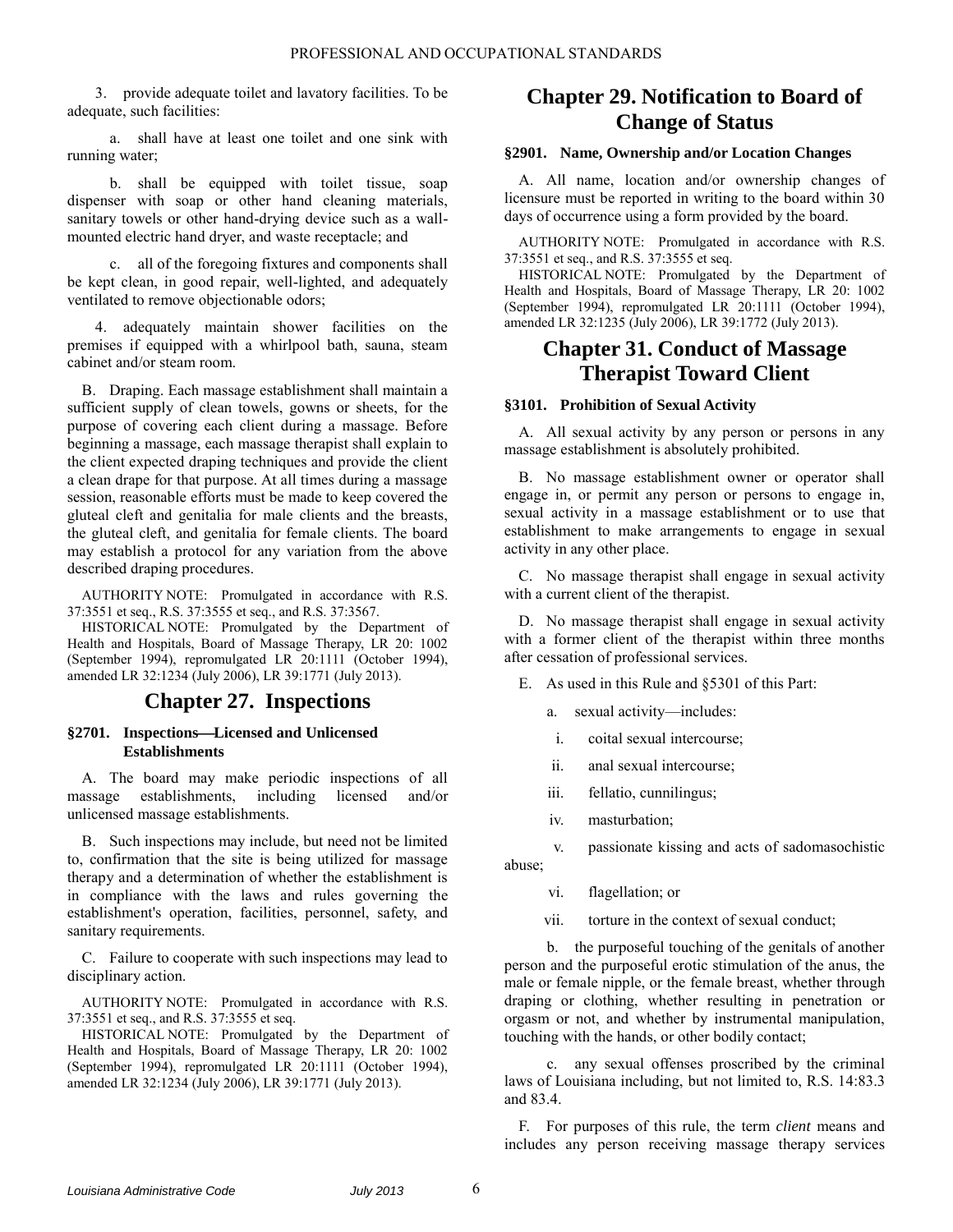provided for compensation (regardless of the source, recipient or nature of the compensation), and any person receiving massage therapy services that are not provided for compensation either because of indigence or because the massage therapy services were provided within the context of a community outreach or other public service program. A massage therapist's own spouse is excluded from the term *client* under this rule.

AUTHORITY NOTE: Promulgated in accordance with R.S. 37:3555 et seq., R.S. 37:3556(A)(4) and (6), and R.S. 14:83.3 and 83.4.

HISTORICAL NOTE: Promulgated by the Department of Health and Hospitals, Board of Massage Therapy, LR 20:1002 (September 1994), repromulgated LR 20:1111 (October 1994), amended LR 32:1235 (July 2006), LR 39:1772 (July 2013).

## **Chapter 33. Displaying and Ownership of License**

#### <span id="page-8-1"></span><span id="page-8-0"></span>**§3301. How to Display; Board Ownership**

A. Each massage establishment shall post, in plain sight, its establishment license and the license or the licensed massage therapist identification card (LMT-ID) of each massage therapist who practices in the massage establishment. Each massage therapist must have his licensed massage therapist identification card (LMT-ID) in his possession while providing massage therapy for a client and present it for review upon request.

B. A license is the property of the board and shall be surrendered upon demand of the board.

AUTHORITY NOTE: Promulgated in accordance with R.S. 37:3555 et seq., and R.S. 37:3556 et seq.

HISTORICAL NOTE: Promulgated by the Department of Health and Hospitals, Board of Massage Therapy, LR 20:1002 (September 1994), repromulgated LR 20:1111 (October 1994), amended LR 32:1235 (July 2006), LR 39:1772 (July 2013).

### <span id="page-8-2"></span>**Chapter 37. Continuing Education**

#### <span id="page-8-3"></span>**§3701. Requirements for Massage Therapists**

A. Each licensed massage therapist shall complete a minimum of 12 hours each year of continuing education units (CEUs) approved pursuant to §3703 of this Chapter.

B. The continuing education requirement set forth in Subsection A of this Section shall not apply during the first 12 months after a massage therapist is first licensed in Louisiana. The continuing education requirement shall apply to the licensee for every year of licensure thereafter.

#### C. Definition

*One Hour of Continuing Education*—no less than 50 uninterrupted minutes of instruction, with no credit to be given for introduction of the speaker, meal breaks or business meetings. Sessions of less than 50 minutes but more than 30 minutes shall be counted as  $1/2$  hour. Instructional sessions of less than 30 minutes shall be disregarded for purposes of counting CEU credits. On line or home study courses may be considered in compliance with this requirement if verification of completion of the course is furnished to the board.

D. Presenters/moderators/instructors of courses shall not receive credit for courses they present.

E. Failure of the licensee to satisfy the requirements of this Rule shall be in violation and shall subject the licensee to disciplinary actions pursuant to these rules.

F. A licensed individual who is serving on active duty in the United States Armed Forces shall be entitled to apply for a waiver of the CEU requirements during the period of such service and the board shall have the authority to grant such a waiver.

AUTHORITY NOTE: Promulgated in accordance with R.S. 37:3555 et seq.

HISTORICAL NOTE: Promulgated by the Department of Health and Hospitals, Board of Massage Therapy, LR 20:1002 (September 1994), repromulgated LR 20:1111 (October 1994), amended LR 32:1235 (July 2006), LR 39:1772 (July 2013).

#### <span id="page-8-4"></span>**§3703. Board Approval of Providers and Programs [Formerly §3901]**

A. A continuing education provider is an individual and/or business that sponsors continuing education programs and presenters which has registered with the board and paid the continuing education provider fee provided for in R.S. 37:3562. The provider may also be a presenter. A continuing education provider registration term (providership) shall be for a period not to exceed 24 months. Upon expiration of the 24-month term, the provider may renew for another term. The provider shall be responsible for submitting all continuing education program information forms and payment of the continuing education program approval fee for each program being taught. The education provider fee includes the right to present two continuing education programs, which are identified in the initial registration form, during the providership period without additional charge.

1. A continuing education provider must be registered with the board before disseminating any notices that its program is approved for license renewal credit. In the event a provider does advertise without being registered with the board, that provider may be subject to a fine not to exceed \$1,000.

B. Authority to Review and Revoke Approval. The board retains the right and authority to audit and/or monitor CEU providers. The board may at any time evaluate any provider and deny, revoke, and/or decline to renew approval of that provider for good cause.

C. Approved Providers. In order to register with the board, providers must comply with the following requirements.

1. The provider must retain attendance records for at least four years following each program.

2. The provider must furnish each participant with a certificate or letter of attendance verifying that the program has been completed. The certificate shall contain the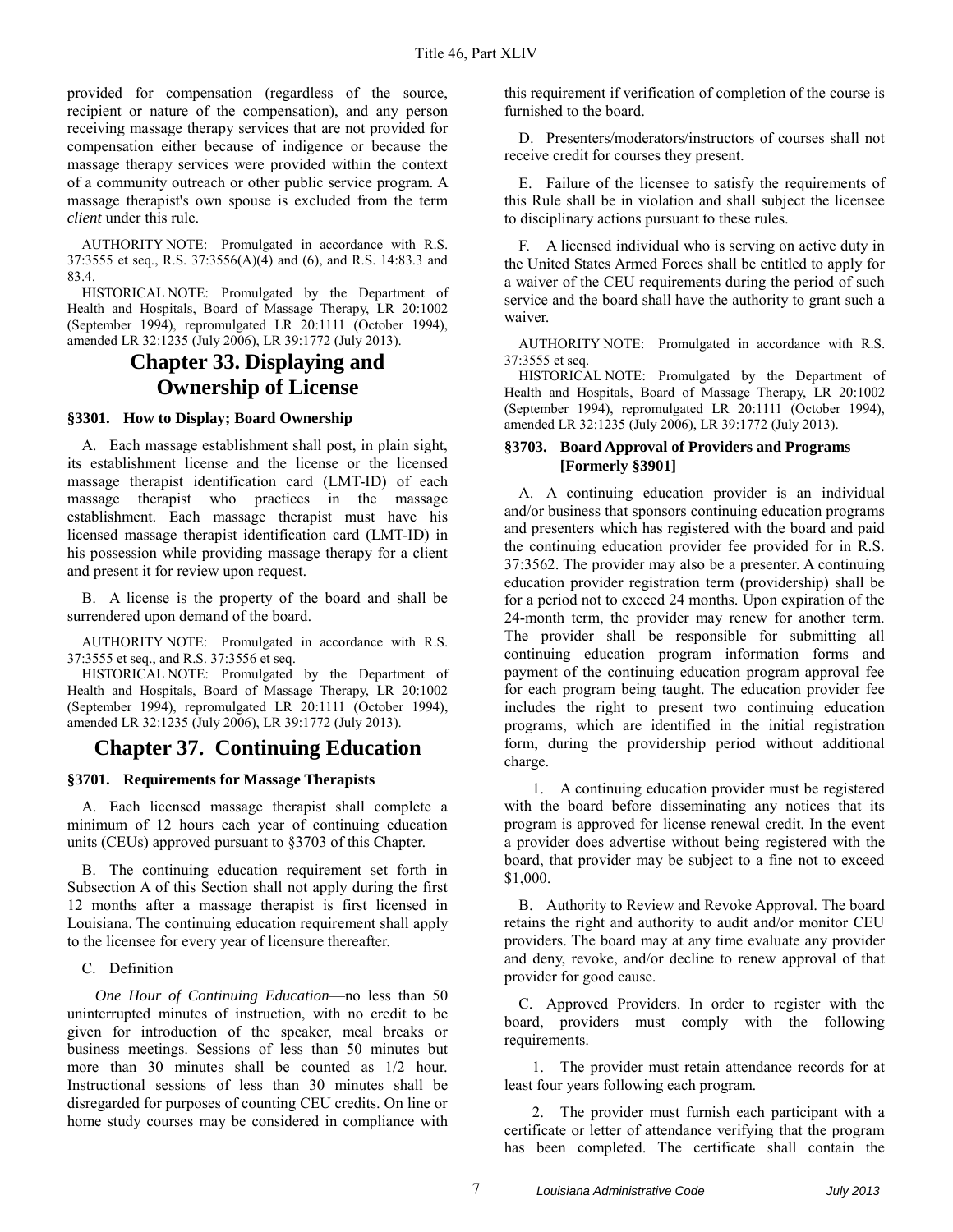provider's name and number, the title of the program and instructor, the program number assigned by the board, the date, the number of CEU hours, and the licensee's name and license number.

3. Within 30 days after the program, the provider must submit to the board attendance records which include the name, license number and date of attendance for each attendee and the provider number, program name, assigned program number and number of CEU hours. Submission of attendance records may be by mail or online through the board's website.

4. A CEU certificate cannot be issued for less than the number of hours approved and attendees must complete the entire course for credit.

D. Continuing Education Program and Presenter Requirements

1. Each program presented for Louisiana CEU credits shall be relevant to and focus on massage theory, practice, methods, or laws, regulations, business or ethical principles pertaining to the practice of massage therapy or the operation of a massage therapy business and shall have stated learning objectives. No Louisiana CEU credits will be approved for programs that include:

a. instruction in diagnosis;

b. the treatment of illness or disease; or

c. any service or procedure that otherwise exceeds the scope of the practice of massage therapy as defined in R.S. 37:3552(10).

2. Each program presented for Louisiana CEU credits shall be taught by a person who:

a. holds a minimum of a bachelor's degree from a college or university which is accredited by a regional accrediting body recognized by the U.S. Department of Education, or a substantially equivalent accrediting body of a foreign sovereign state, with a major in a subject directly related to the content of the program to be offered; or

b. has completed at least five years of professional experience in the practice of massage therapy; or

c. has completed at least 100 hours of non-entry level education in the subject matter to be offered and has a minimum of two years of professional experience in the subject.

3. Program Approval

a. Program Information Form. Providers (approved pursuant to §3703 of this Part) shall submit on a program information form provided by the board all CEU programs to be offered or presented during a providership period which shall consist of 24 consecutive months.

Once the program information form is submitted to the board, the program described on the form will be added to the list of approved CEU programs contained on the board website unless the provider is notified otherwise.

ii. Each provider is entitled to present two approved programs as part of its biennial provider fee, provided such programs are identified on the initial program information form.

iii. A \$50 per-program fee will be required for each additional program that the provider wishes to present for CEU credit.

iv. Once a program has been included on the approved list, it will remain on that list for the entire 24 month providership period provided that the materials presented for each program do not change.

The provider must demonstrate, upon request, that each program and presenter meets the requirements of Paragraphs 1 and 2 of this Subsection and failure to provide such information will result in the program being removed from the approved list.

vi. Any changes and/or amendments to a program during the 24-month providership period will require the completion of a new program information form together with the payment of a \$50 program fee.

vii. Submission of the program information form for a particular program must be submitted no later than 15 days before the program is scheduled to be taught.

b. Other Program Approval. Louisiana licensees may request CEU approval of a non-standard program or course of study by submitting an application form issued by the board. The form, along with a non-refundable program review fee of \$50 per program, must be presented during the year for which CEU credit is sought and the program must comply with the CEU guidelines as set forth in Paragraph 1 of this Subsection. This procedure may be used to apply for approval for activities which may include, but are not limited to, college courses, published works by the therapist, or other educational activities that may be used in lieu of CEUs for the given year. In order to be considered for approval, the non-standard program or course of study must have been completed within 12 months from the date the request for approval is submitted. Protocols for such proposed programs will be established by the board and the licensee will be provided with written notice as to whether the request for CEU credit has been approved.

c. Provider Renewal. A provider approval letter issued by the board pursuant to this Chapter shall be valid for a providership period of 24 months from the date that the letter was issued. Within 30 days from the expiration of the 24-month period, the provider may apply for a renewal of the providership period by submitting a renewal request. The renewal request form may be found on-line at the board website or upon request a renewal form will be mailed to the provider. In order to obtain renewal of the providership, the provider must return the completed renewal form to the board office on or before the expiration date of the current providership period, together with the provider fee of \$100. Failure to renew on or before the expiration date will result in loss of providership status and all programs offered under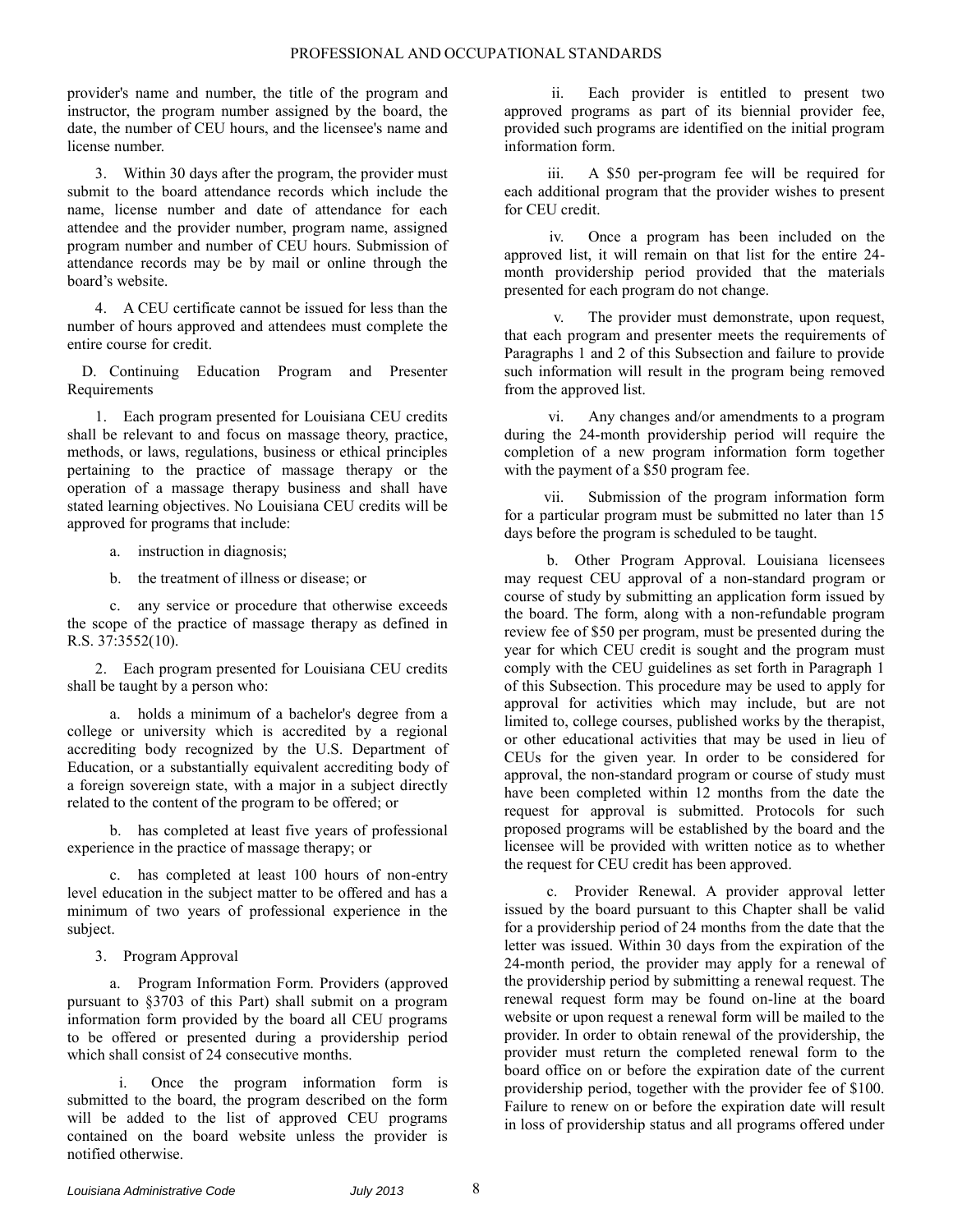the provider number will no longer be recognized as approved.

d. Statement as to Approval

i. The provider of a program approved for Louisiana CEU units may announce that the program is approved by the Louisiana Board of Massage Therapy so long as the provider number and the number of approved CEU hours are referenced in the advertising or other promotional materials.

ii. Providers may offer programs that are not approved pursuant to this Section. If a therapist is taking a program with anticipation that the program qualifies for CEU credits, it is the obligation of the therapist to make that determination by checking the list of approved programs on the board website or checking with the board office as to the approval status before taking the program.

AUTHORITY NOTE: Promulgated in accordance with R.S. 37:3555 et seq., R.S. 37:3552(10), and R.S. 37:3562.

HISTORICAL NOTE: Promulgated by the Department of Health and Hospitals, Board of Massage Therapy, LR 20:1002 (September 1994), repromulgated LR 20:1111 (October 1994), amended LR 32:1236 (July 2006), LR 39:1772 (July 2013).

## **Chapter 41. Health Data Recordkeeping**

#### <span id="page-10-1"></span><span id="page-10-0"></span>**§4101. Health Data**

A. Data concerning an individual's health status must be systematically and continuously collected, recorded, and communicated in order to determine therapeutic needs, according to the following criteria.

1. The format for the collection and recordation of data must provide for systematic collection, frequent updating, accessibility, and appropriate confidentiality.

2. Data may be collected from the individual, family members, pertinent others and other health care personnel.

3. Client records are to be obtained and reviewed by the licensed therapist to determine if therapeutic massage intervention is needed.

4. Current client records are to be maintained at the licensed establishment location in a confidential manner.

5. All client records must be maintained for a minimum of five calendar years after the last service is performed for that client. After five years from the last date of service, client records may be disposed of in an appropriate and confidential manner.

AUTHORITY NOTE: Promulgated in accordance with R.S. 37:3551 et seq., and R.S. 37:3555 et seq.

HISTORICAL NOTE: Promulgated by the Department of Health and Hospitals, Board of Massage Therapy, LR 20:1002 (September 1994), repromulgated LR 20:1111 (October 1994), amended LR 32:1237 (July 2006), LR 39:1774 (July 2013).

## <span id="page-10-2"></span>**Chapter 53. Misconduct and Negligence in the Practice of Massage Therapy**

#### <span id="page-10-3"></span>**§5301. Unprofessional Conduct**

A. The following acts shall constitute misconduct in the practice of massage therapy or incorrect practice of massage for which disciplinary penalties may be imposed:

1. conviction or a plea of guilty in any jurisdiction, regardless of adjudication, of a crime directly relating to the practice of massage or to the ability to practice massage. Any plea of "nolo contendere" shall be considered a conviction for purposes of this rule; including pleas of guilty, nolo contendere and pleas under La. C.Cr.P. Article 893 and 894;

2. false, deceptive, or misleading advertising;

3. aiding, assisting, procuring, or advising any unlicensed person to practice massage therapy, contrary to this Rule or to a rule of the department or the board;

4. engaging in or attempting or offering to engage a client in sexual activity, including any genital contact, as provided under §3101 of this Part;

5. making deceptive, untrue, or fraudulent representations in the practice of massage;

6. practicing or offering to practice beyond the scope permitted by law or accepting and performing professional responsibilities which the licensee knows or has reason to know that he is not competent to perform;

7. delegating professional responsibilities to a person when the licensee delegating such responsibilities knows or has reason to know that such person is not qualified by training, experience, or licensure to perform them;

8. violating any provision of any rule of the board or a lawful order issued at a board hearing or failing to comply with a lawfully issued subpoena;

9. operating any massage establishment unless it has been duly licensed as provided herein;

10. operating a massage establishment under a suspended, expired, or revoked license;

11. refusing to permit the board to inspect the business premises of the licensee during regular business hours;

12. practicing massage therapy when a license to practice massage therapy has expired, been revoked, suspended or otherwise acted against, including the denial of licensure by the licensing authority of another state, territory or country;

13. failure to perform any statutory or legal obligation placed upon a licensed massage therapist;

14. inability to skillfully and safely engage in the practice of massage therapy by reason of illness, alcohol or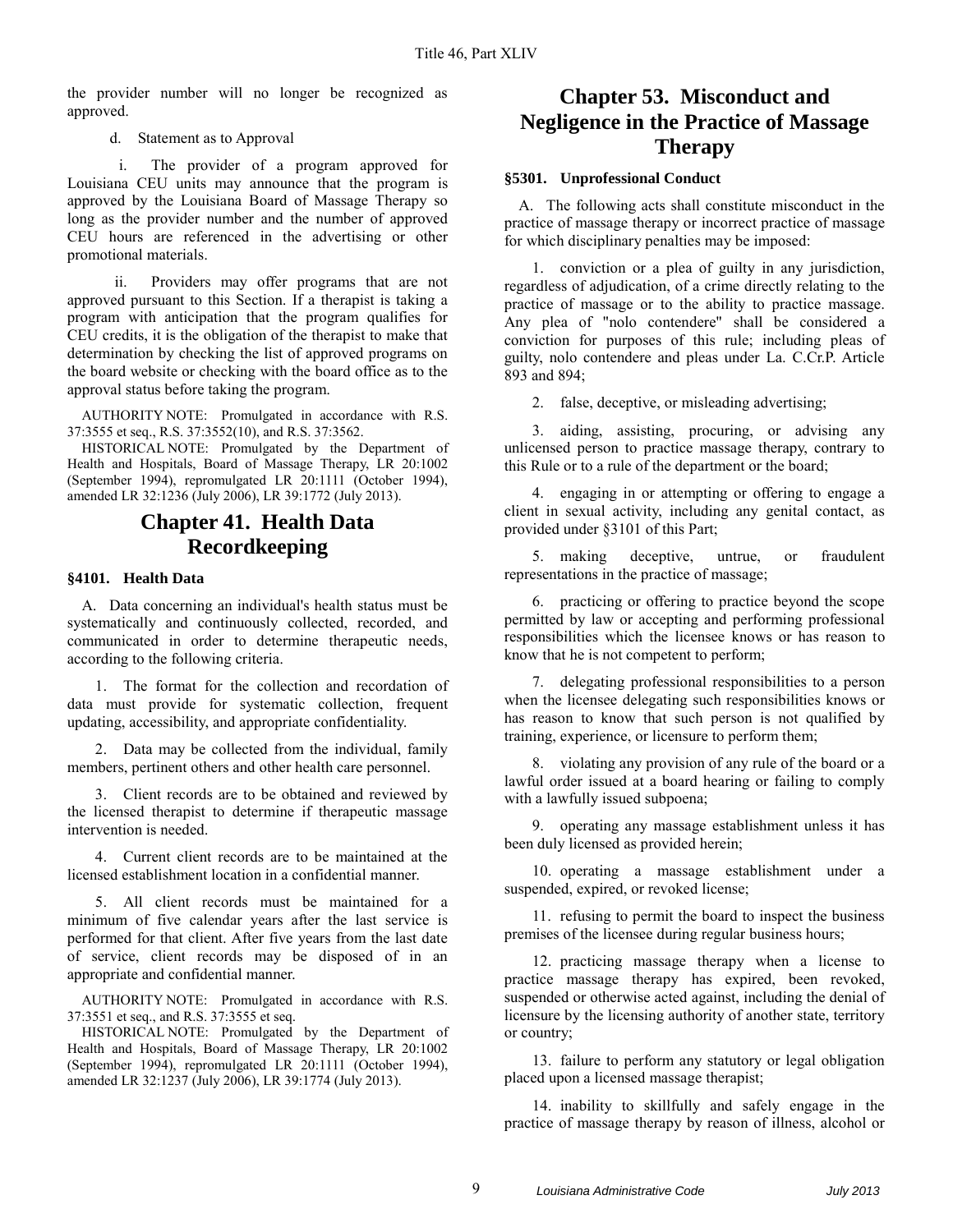substance abuse or as a result of any mental or physical condition;

15. engaging in the practice of massage therapy without a current massage license;

16. failure to practice massage with that level of care, skill, and treatment which is recognized by a reasonably prudent similar massage therapist as being acceptable under similar conditions and circumstances;

17. failing to keep the equipment and premises of the massage establishment in a clean and sanitary condition;

18. engaging in the practice of reflexology without a current massage therapy license.

a. For the purpose of this Rule:

*reflexology*—the manipulation of the superficial tissues of the hands and feet, based on the theory that manipulation of body reflex areas or zones can affect other body functions.

AUTHORITY NOTE: Promulgated in accordance with R.S. 37:3551 et seq., and R.S. 37:3555 et seq.

HISTORICAL NOTE: Promulgated by the Department of Health and Hospitals, Board of Massage Therapy, LR 20:1002 (September 1994), repromulgated LR 20:1111 (October 1994), amended LR 32:1238 (July 2006), LR 39:1774 (July 2013).

### **Chapter 55. Disciplinary Actions**

#### <span id="page-11-1"></span><span id="page-11-0"></span>**§5501. Guidelines for Disciplinary Actions**

A. When the board finds that an applicant or licensee whom it regulates has committed any of the prohibited acts set forth in the statutes or rules, the board may impose appropriate penalties within the ranges recommended in the following disciplinary guidelines.

B. Penalties imposed by the board pursuant to this Section may be imposed in combination or individually, and are as follows:

1. refusal to license an applicant; revocation or suspension of license;

2. issuance of a reprimand or censure;

3. imposition of an administrative fine not to exceed \$1,000 for each count or separate offense.

C. The provisions of this Section are not intended and shall not be construed to limit the ability of the board to informally dispose of disciplinary actions by agreement.

D. The provisions of this Section are not intended and shall not be construed to limit the ability of the board to pursue collateral, civil or criminal actions when appropriate.

E. In determining whether an applicant who has a criminal history should be permitted to apply to be licensed or renew a license, the complaint investigation officer (CIO), designated under §5901 of this Part, shall be authorized to make an initial decision as to whether a conviction of a nonviolent crime by an applicant, which conviction is less than five years old, is sufficiently related to the practice of massage therapy so as to require the application or renewal to be presented to the board for approval. If the CIO makes a determination that the criminal activity involved is clearly not related to the ability to engage in the practice of massage therapy, the CIO may approve the applicant to continue with the application or renewal process. The CIO shall submit a report to the board as to those applicants who have been approved under this procedure.

AUTHORITY NOTE: Promulgated in accordance with R.S. 37:3551 et seq., and R.S. 37:3555 et seq.

HISTORICAL NOTE: Promulgated by the Department of Health and Hospitals, Board of Massage Therapy, LR 20:1002 (September 1994), repromulgated LR 20:1111 (October 1994), amended LR 32:1238 (July 2006), LR 39:1775 (July 2013).

#### <span id="page-11-2"></span>**§5503. Injunctions and Other Relief [Formerly §5101]**

A. In addition to other authorized penalties, the board may seek injunctive and other relief as provided in R.S. 37:3566.

AUTHORITY NOTE: Promulgated in accordance with R.S. 37:3551 et seq., R.S. 37:3555 et seq., and R.S. 37:3566.

HISTORICAL NOTE: Promulgated by the Department of Health and Hospitals, Board of Massage Therapy, LR 20:1002 (September 1994), repromulgated LR 20:1111 (October 1994), amended LR 32:1237 (July 2006), LR 39:1775 (July 2013).

## **Chapter 59. Investigation of Complaints**

#### <span id="page-11-4"></span><span id="page-11-3"></span>**§5901. Investigation Procedures**

A. The board shall designate a member to serve as complaint investigative officer (CIO) to review and investigate complaints.

B. Each complaint shall be submitted to the CIO. Once a complaint is received, the CIO or the CIO's designated representative will initiate a review and investigation of the allegations. After the investigation the CIO may make a determination to dismiss the complaint or proceed to informal hearing.

C. At any point during the investigation the CIO may resolve the matter by consent agreement, which agreement must be submitted to the board for review and action.

D. The CIO shall place a formal disciplinary hearing on the board agenda for a regular board meeting or may request that a special board meeting be scheduled to consider a disciplinary matter if the investigation by the CIO disclosed any of the following:

1. a complaint is sufficiently serious to require formal adjudication;

2. failure of the licensee and/or applicant to respond to the CIO's correspondence concerning the complaint;

3. failure to resolve all issues through a consent agreement; or

4. refusal of the licensee and/or applicant to comply with the recommended remedial action.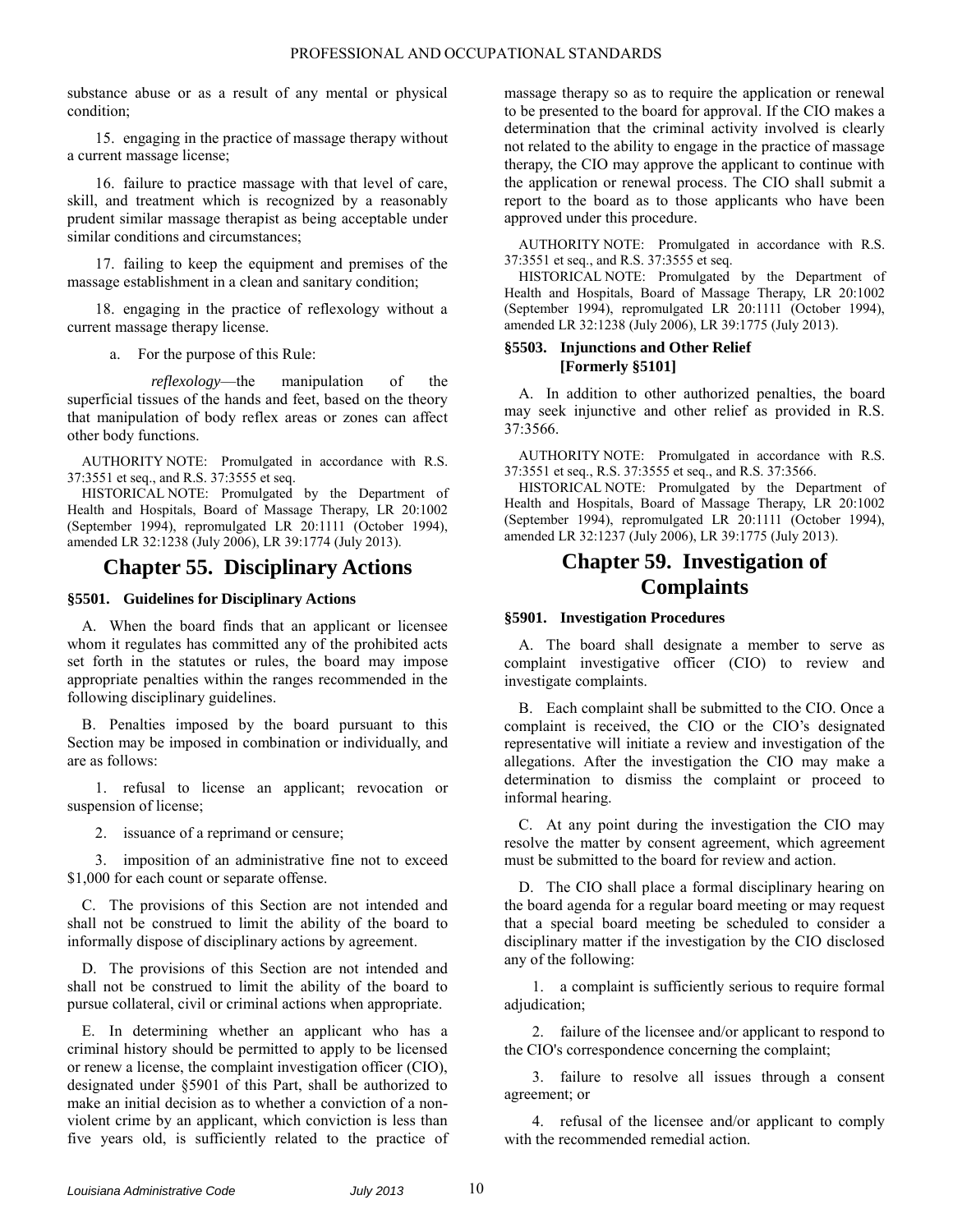E. When placing a disciplinary matter on the board agenda for hearing, the CIO shall submit to the board in brief concise language, a statement providing a description of the matter and the recommended disciplinary action, without making any reference to the particulars of the investigation or any finding of fact or conclusions of law arrived at during the investigative process.

F. At no time shall the CIO investigate any case as authorized by the board or this Section wherein said officer has any personal or economic interest in the outcome of the investigation or is personally related to or maintains close friendships with the complainant or the licensee. In such event, the CIO shall immediately notify the board, which shall have authority to appoint an "ad hoc" CIO for disposition of that case.

AUTHORITY NOTE: Promulgated in accordance with R.S. 37:3551 et seq., and R.S. 37:3555 et seq.

HISTORICAL NOTE: Promulgated by the Department of Health and Hospitals, Board of Massage Therapy, LR 20:1002 (September 1994), repromulgated LR 20:1111 (October 1994), amended LR 32:1239 (July 2006), LR 39:1776 (July 2013).

## **Chapter 61. Hearings**

#### <span id="page-12-1"></span><span id="page-12-0"></span>**§6101. Formal Disciplinary Hearings**

A. Formal Disciplinary Hearings

1. The board shall also be authorized to conduct formal disciplinary hearings.

2. The hearing shall be held before the board only after the involved licensee and/or applicant is given at least 30 days notice by registered or certified mail. The content of the notice, as well as the conduct of the hearings, shall be governed by R.S. 49:955, being further provided that the licensee be advised of the right to be represented by legal counsel. The board shall arrange for a court reporter to make an accurate recording of all testimony presented at the hearing. Any person bringing a complaint waives the privilege of confidentiality for purposes of the hearing.

3. The rules of evidence, notice, authority to administer oaths, issue subpoenas, conduct depositions and control confidential or privileged information, will apply to the formal adjudication hearing in accordance with the Louisiana Administrative Procedure Act. Thereafter, the unsuccessful applicant or licensee may apply for a rehearing, as provided in R.S. 49:959, subject to further judicial review, pursuant to R.S. 49:964, 965.

4. It is the obligation of each licensed therapists or the holder of an establishment license to keep the board informed of current contact information. Accordingly, if notice of the hearing cannot be delivered by mail because of a change of address and the new address is not provided to the board, the board may hold the hearing without the therapists or establishment license holder being present, so long as reasonable efforts have been made to obtain the licensee's new address.

5. When the licensee receives notice of a complaint and/or the scheduling of a disciplinary hearing, he may file

an answer to the notice responding to the charges, or offering any explanation or assert whatever defense is deemed applicable.

6. Upon timely request, the board has discretion to extend or continue the time set for the hearing for such reasons as:

a. ill health;

b. inability to obtain counsel;

c. the complexities of the case; or

d. other matters deemed by the board to constitute good cause.

7. The board attorney shall advise board members on proceedings during the hearing.

8. Any board member having reason to believe that he may be perceived to be biased or prejudiced against any of the parties to the proceeding or who has a personal or economic interest in the outcome of such proceedings shall immediately notify the remaining board members and request to be relieved of participation in the proceedings. Any party to such a hearing may file with the board an affidavit requesting the recusal of a board member because of bias or personal or financial interest. As soon as possible, but not later than the beginning of the hearing, the majority of the board must pass upon the request for disqualification. The concerned board member shall not vote in the action to disqualify. Any doubt concerning the fitness of a board member shall be resolved in favor of disqualification. In the event of disqualification, the board shall proceed without the disqualified member. The number of board members needed for a quorum and majority shall be reduced to compensate for the disqualified member(s).

9. The parties to the hearing are urged to confer prior to the hearing or through their respective counsel in an attempt to reduce or simplify the issues to be heard. The board will accept any joint stipulations between the parties as proven facts at the hearing. The purpose of the prehearing conference is to ensure that the hearing is not unduly prolonged by receiving testimony or other evidence on matters which are not seriously in dispute.

10. The board shall have discretion to consolidate one or more cases for hearing if the matters involve the same or related parties, or substantially the same questions of law or fact. The board may also grant separate hearings if such a joint hearing would be prejudicial to one or more of the parties. If hearings are to be consolidated, notice must be given to all parties in advance of the hearing.

11. The board shall consider a motion to modify or quash any subpoena issued in connection with the hearing or a deposition related to a hearing, provided that such motion is filed by registered mail with the board no later than three days prior to the hearing date or the date scheduled for the deposition. Grounds to quash or limit the subpoena include, but are not limited to: